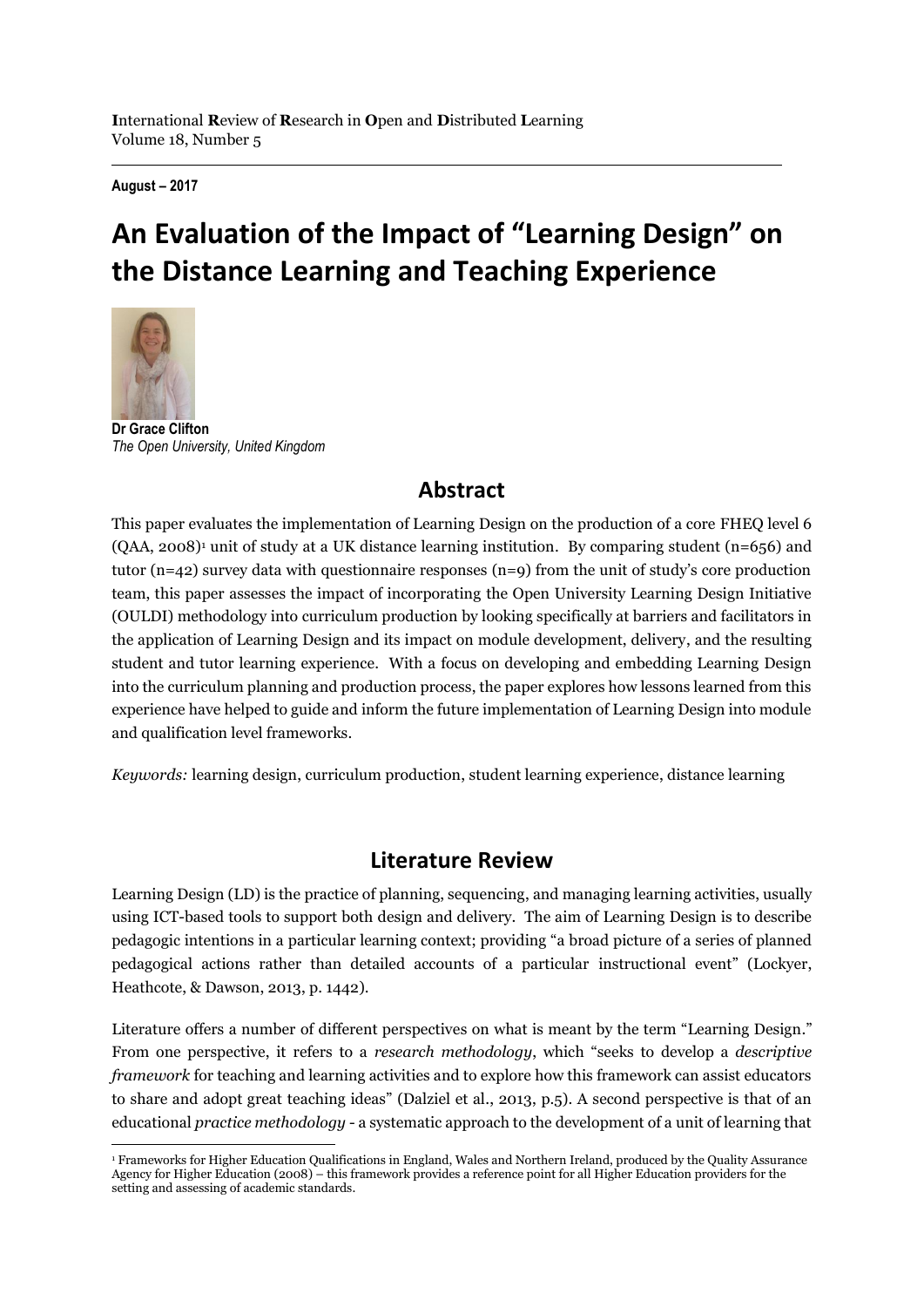supports the more effective integration of technologies for learning. Here the focus on "design" is seen as significant because it re-frames the scholarship of teaching in response to a context of new and rapidly changing pedagogies (Beetham & Sharpe, 2007). The third perspective sees LD as a *change process mechanism*. That is, an enabler for restructuring and informing institutional curriculum planning practices (Anderson, Bullen, Alltree, & Thornton, 2008; Salmon, Jones, & Armellini, 2008).

In contrast to the field of Instructional Design, which draws primarily on cognitivist learning theories (Dick & Carey, 1996; Gagné & Driscoll, 1988) the field of LD is firmly positioned within a tradition of socio-cultural educational research. For example, LD references concepts such as Activity Theory (Vygotsky, 1978; Engeström, 2015) in the notion of "mediating artefacts" for learning and design (Conole, Dyke, Oliver, & Seale, 2004). LD research also emphasises the importance of the social and contextual aspects of a student's learning experience (Laurillard, 2002; Oliver, Harper, Hedberg, Wills, & Agostinho, 2002; Conole, 2013). This emphasis is in line with a movement over the last 20 years in UK and Australian educational discourse towards more social, contextual and distributed models of learning - away from an "acquisition" metaphor towards a "participation" metaphor - where knowledge or "knowing about" is considered to be an inherently situated activity (Sfard, 1998).

### **Teaching and Learning Context**

The OU is the largest provider of distance-learning, part-time undergraduate and postgraduate study in the United Kingdom, for which students may register without formal entry qualifications. The OU's pedagogical approach is somewhat different to face to face institutions. We describe this teaching method as "blended learning" (Bonk & Graham, 2006) in that it can take place in a face-to-face environment (through regular tutorials) but also at a distance (through on-line tutorials, forums, and one-to-one telephone calls). Associate Lecturers (ALs) are employed by the OU to deliver and teach at a distance the materials written by central academic teams (module teams) for students. There are increased expectations for central academics to play extended roles within the modules (or "chunks" of study) they have created – for example, delivering podcasts, moderating student conferences, and monitoring AL marking and feedback. Although we have a physical headquarters in Milton Keynes, the reality is that our students and ALs can be located anywhere in the world.

LD is particularly pertinent to the distance learning context for two reasons. First, it is important that a broad framework for the structure and pedagogy of curriculum can be clearly transmitted to ALs and students, learning, and working at a distance. Second, it is more difficult for a distance learning provider to identify and fix problems in curriculum materials when a course is underway as print materials will already be in use by students and ALs. LD provides the module team with a way of identifying potential issues prior to materials being released, by using module maps and activity planners to visualise the likely teaching and learning experience (Galley, 2012).

## **Method**

This paper evaluates a project trialling a new module design process which *"*frontloaded" the LD activity in advance of the start of module production on a popular and well regarded 60 credit module EK310 *Research with Children and Young People* into a new module EK313 *Issues in Research with Children*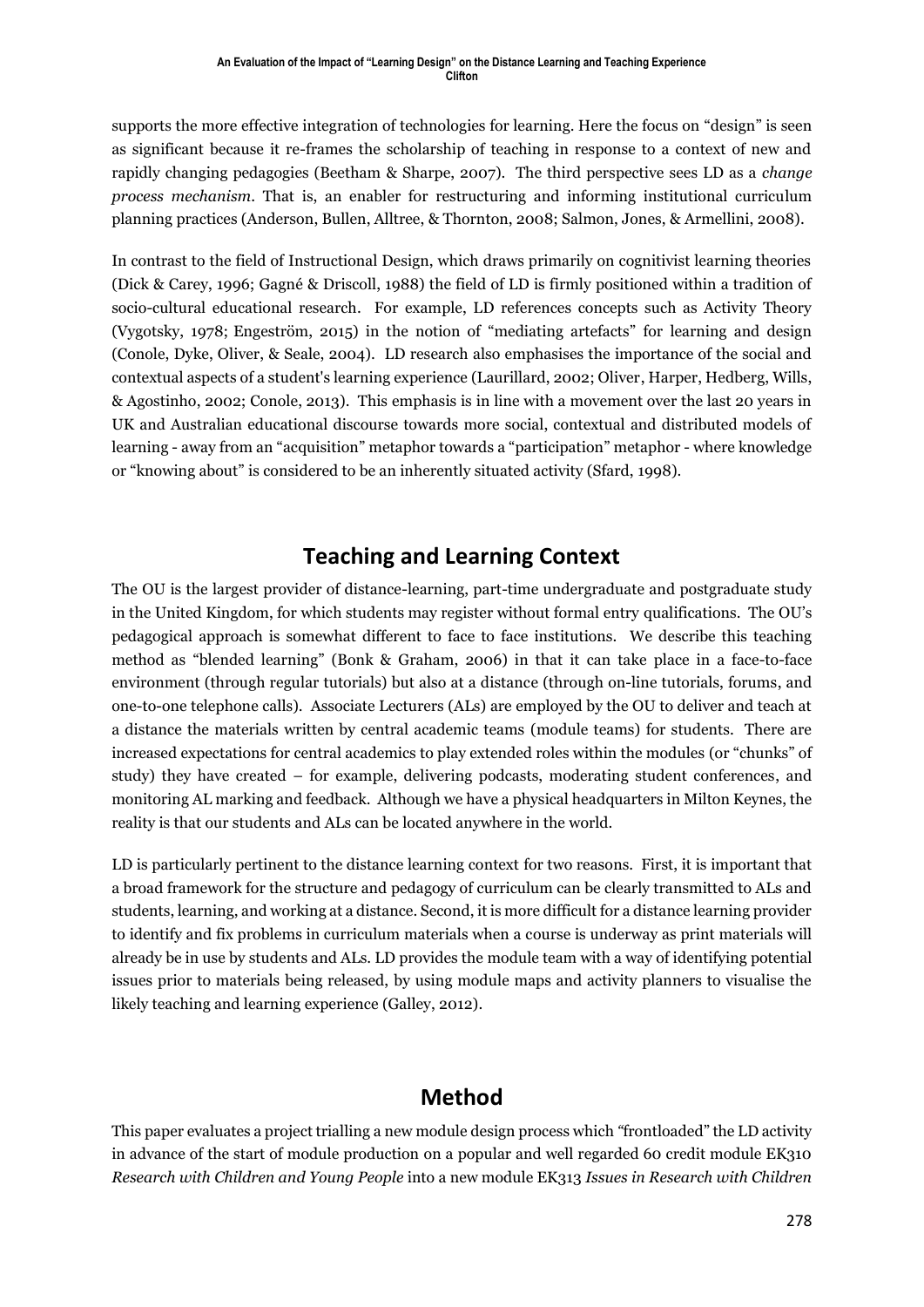*and Young People*. This is a compulsory level 6 module (equivalent to the last year of undergraduate study) across four different qualification pathways and draws on students from a range of different discipline backgrounds, including Childhood and Youth Studies, Early Years, Youth Justice, and Primary Studies. In particular, this pilot sought to develop an approach which provided greater emphasis on pedagogy and support for LD, and that would lead to the design and development of a module which met the aims of the Faculty of Education and Language Studies' own Learning and Teaching Strategy by:

- increasing the proportion of student activity on the Virtual Learning Environment (VLE);
- increasing the proportion of active student learning compared with passive assimilation of presentation content (i.e., reading, watching, listening); and
- integrating digital and information literacy skills into module design.

Two, three hour LD workshops were developed and delivered using the OULDI LD methodology (Cross, Galley, Brasher & Weller, 2012; Galley, 2012). The OULDI methodology makes use of five distinct tools to enable module production: the use of Cloudworks to provide a space for users to discuss production activity, an activity/pedagogy profiling tool, a module mapping tool, a set of Course Features and Information Literacies cards to facilitate and promote discussions about design features and, finally, the development of software CompendiumLD which produced visual representations and conceptual designs of the emerging module design. These LD workshops were designed to sit alongside regular module team meetings where administration, marketing, content and, eventually, the critical appraisal of emerging curriculum material were considered. EK313 was first made available to students in February 2014.

Unlike other evaluations of LD (Britain, 2004; Conole et al. 2004), this paper is written from the perspective of an academic team member of the module being produced. This is significant in that it is the academic team, not the LD team, at the OU which have onward responsibility for the quality assurance (QA) and student experience of the module. This paper draws on data from the QA process in order to provide a deeper and richer understanding of the impact of LD on the teaching and learning experience.

## **Analysis**

In order to evaluate the impact of the LD process, three separate data sets were employed. First, open ended questionnaires (n=9) were circulated to the academic and academic-related team as well as the Faculty's Associate Dean (Learning & Teaching). Second, to consider the impact of LD on the final module "product," data resulting from the module's post launch (quality assurance) review, were reviewed. This included student  $(n=656)$  and AL  $(n=42)$  survey data (a mixture of closed and open questions) to identify how key LD design principles had an impact on the learning and teaching experience. Finally, data were compared with the student survey data taken from the module's predecessor, EK310, which had not been through the LD process.

The data were analysed around four emerging broad "impact" themes which closely aligned with the Faculty's own Learning and Teaching Strategy as outlined in section 3: emphasis and support in the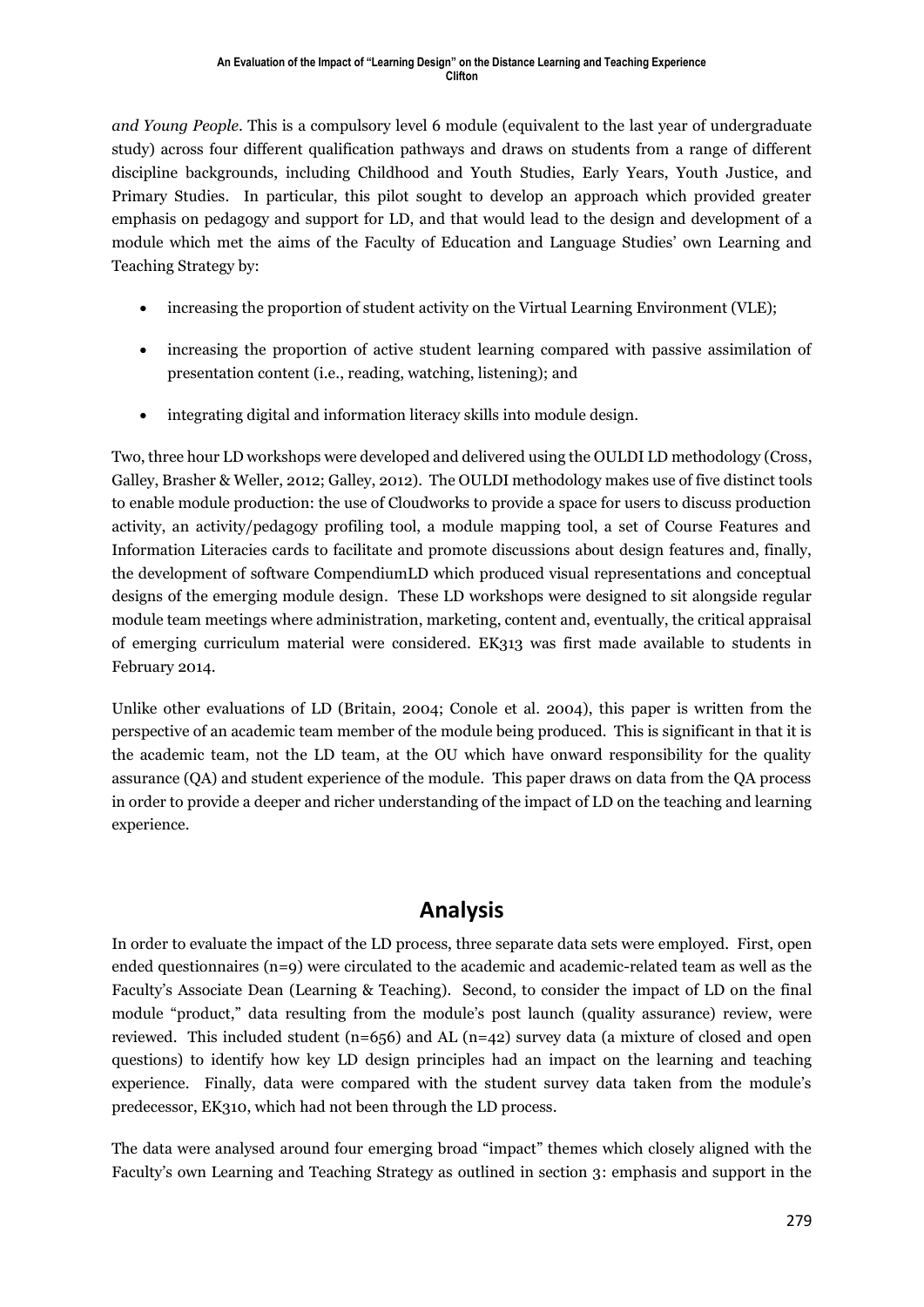design phase for pedagogy and learning design, increased proportion of student activity on the VLE, increased proportion of active student learning, and integration of student digital literacy skills.

## **Findings**

### **Theme 1: Emphasis and Support in the Design Phase for Pedagogy and Learning Design**

LD helped to promote a coherent structural curriculum design for EK313 and led to the production of both the Module Map (see Figure 1) and Activity Planner (see Figure 2) to support and guide production activities. These provided a visual representation of the planned learning and teaching experience for the new module, setting out the tools and resources for use by students and tutors, and an indication of student workload. Second, it was felt that the two design workshops brought about greater collaboration among members of the module team compared to module production experiences on other modules where LD had not been used. It was felt that the design representations mediated design discussion and promoted collaboration and sharing:

It's helpful to have people from different backgrounds, different strengths getting together to work something through […] the [learning design] process helped them work together because they were all looking at the same things. (Associate Dean, Learning and Teaching)

There was some indication that frontloading these design workshops at the start of the process only might create difficulties in maintaining a strong pedagogical focus on student engagement throughout later development, as the module team chair clearly recognised:

I think there's a danger that you do the thinking really early on and that is productive and then that thinking is not threaded through the future decisions and you go through [...] as the pace increases, how can we keep that pedagogical focus there? (Academic lead, EK313)

Data suggested that the student demographic information could have been considered more thoroughly during the LD process and that this may have helped the academic team to produce material more relevant to all students taking the module: "This course is mandatory for the Youth degree and I felt it did not fit in with my aims as per the work based courses" (Youth Justice degree student).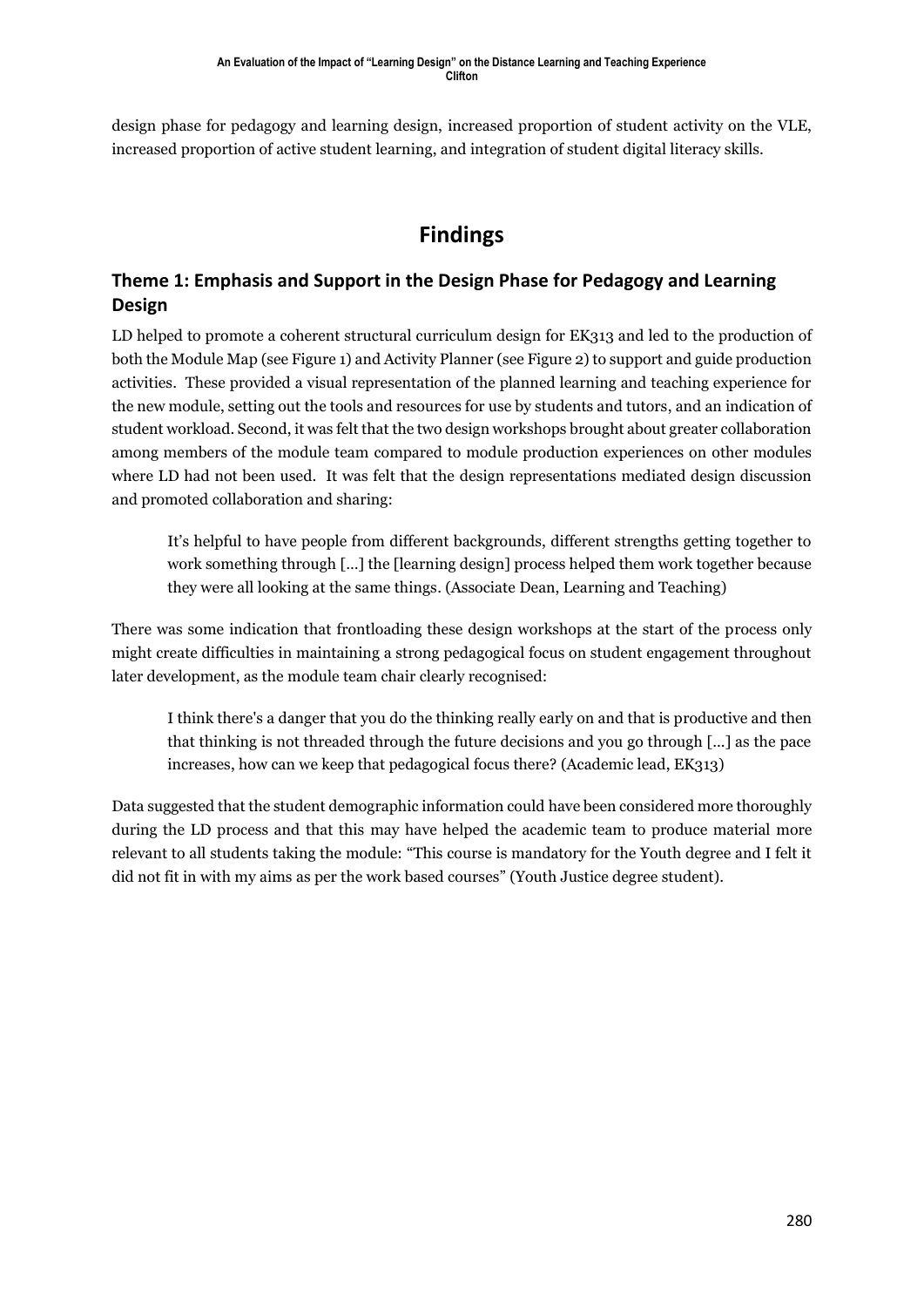#### **An Evaluation of the Impact of "Learning Design" on the Distance Learning and Teaching Experience Clifton**

 $-$  [1332/111 \* Content and Experie lance and Supe **Tools and Resource** Tools and reas Newstween<br>The module consists of 32 weeks of study and TMA<br>eeks preparation of a personal EMA project,<br>The module is built around a reader together with c Students enrolling on this level three module will be<br>perfericed learners whether they have come throug<br>pen University pathway or via another route.<br>There is no requirement that they should be practiti saciate Lecturer 1:20 s ian plu Reader (print, ePub, .po<br>Resource Bank Tutar group forum (tutar k<br>Tutar gwide (for tutars only<br>Module student forum<br>Student Hame<br>S. I. Assessment Handbook a London sed<br>2 on the three key the orking with children or young peo<br>hough the majority of students m .<br>Children's Research Centre wei  $\pm$  1 Assument Handbook<br> $\pm$  1 Assument Handbook<br> $\pm$  1 Greekop (Hective Snaty Skills)<br> $\pm$  3 Groot weriting and<br>the  $\pm$  1 Starty Galendary (antine)<br> $\pm$  2 Assument Galendary (antine)<br> $\pm$  3 Assument Galendary (and mark such work.<br>There is an awareness that the module will be of in<br>a wide range of students. Care has been taken to<br>at students are given opportunities to share and es<br>fferences in experience and perspective as is appro Alth nouve.<br>agh this module is not practise based, st<br>h project; formulating research question rous module is not practise issied, a<br>project, formulating research questio<br>ing appropriate methods.<br>cted that students will engage activ ch pr ely and critically hree.<br>dy guide and calendar will pro<br>it will run throughout the mo es through the module activities and is<br>ider in detail the role of research in cor e study guide and calendar will provide a structure<br>in that will cun throughout the module; in adial and the supported by 18 hours of structure<br>nort and a bator group forum and a module structure in will continue having re - tured ing p people.<br>nt learning activity will be engaging and varied as sh<br>dent activity/pedagogy profile below: 11. Study at the OU module page (m) ă) H -In addition, the module is structured to ensure that stude in assumer, the mosque is structured to ensure that systems<br>antinue to progressively develop, practice and receive<br>ha range of key academic and professional skills<br>trenghout the module, for example through the Infor<br>iterac Activities **Reflection and De** Com n and Collaboration Ted<br>Assignment Guide (online) Then<br>he group tutorial (tuto This module consists of 4 TMAs, and a personal EMA Students will build knowledge and understanding both through This module consists of 4 TMA<sub>64</sub>, and a personal EMA $_{\rm A}$ <br>inject related to their interests. One of the TMA<sub>6</sub> will be a<br>rature review for the final project can in the final 4<br>wist transfer the final project and in the Students will build knowledge and understanding both through<br>this capacity and the content of the module, and through<br>this capacity and the content of the module, and there is a property<br>discussion and collaboration with 1.1 Assessment Criteria and marking grid<br>1.2 TMA guide<br>1.2 Project (EMA) Guide ecommended<br>1. Early bird foru<br>1. Module stude red) - opt 1. Early bird foru<br>1. Madule stude<br>1. Tutor Group fo<br>mbedded in act student fo<br>sup forum<br>in activiti on to be amped? m (tutor led and my the Courses Courses Courses Control of the Courses Courses Courses Courses Courses Courses Courses Courses Courses Courses Courses Courses Courses Courses Courses Courses Courses Courses Courses Courses Courses Courses Courses Keywords rms of design this module will be constructed as a series of stand-aione activity-based units around two set te<br>a case study reader. In addition to these "long-life" materials, use will be made of "abort-life" "(sumd" mate doc

*Figure 1.* Module Map for new planned module.

'At a glance' Module Map 'To be'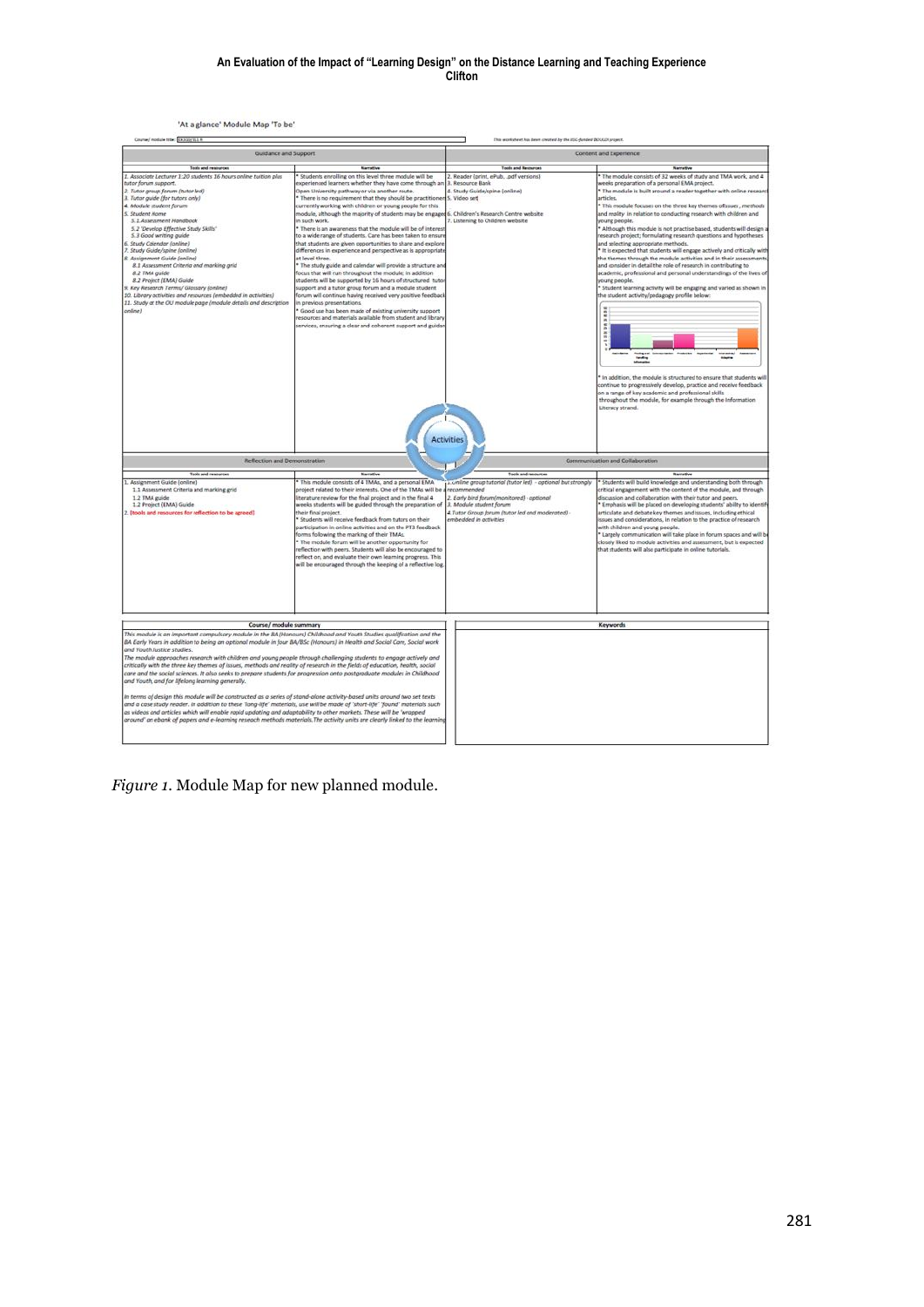

*Figure 2.* Activity Planner for the new planned module.

### **Theme 2: Increased Proportion of Student Activity on the VLE**

The initial LD workshops encouraged the module team members to map out curriculum content using the Module Map and Activity Planner which show more integrated use of VLE tools such as the block review forums and glossary, and other synchronous and asynchronous tools, for example OU Live (our on-line tutorial software). The extent to which this level of online study was recognised by students varied. For example, there was a clear recognition for the way in which the reader chapters and online materials allowed students to consolidate their knowledge and understanding of core themes in EK313: "All aspects seemed interconnected so were relevant to gaining more understanding," and "I found working my way through all the online learning activities was interesting and really helped to consolidate my learning." (Student responses). Similar benefits to supporting, and engaging in, online learning were recognised by the ALs: "The online material is very well written and clear for students," and "Given that EK313 has mostly online materials, I have certainly found this second presentation more user friendly - probably more to do with continuing to share the study materials and discussions re access and content with the students". (AL responses). Despite a recognition for the overall quality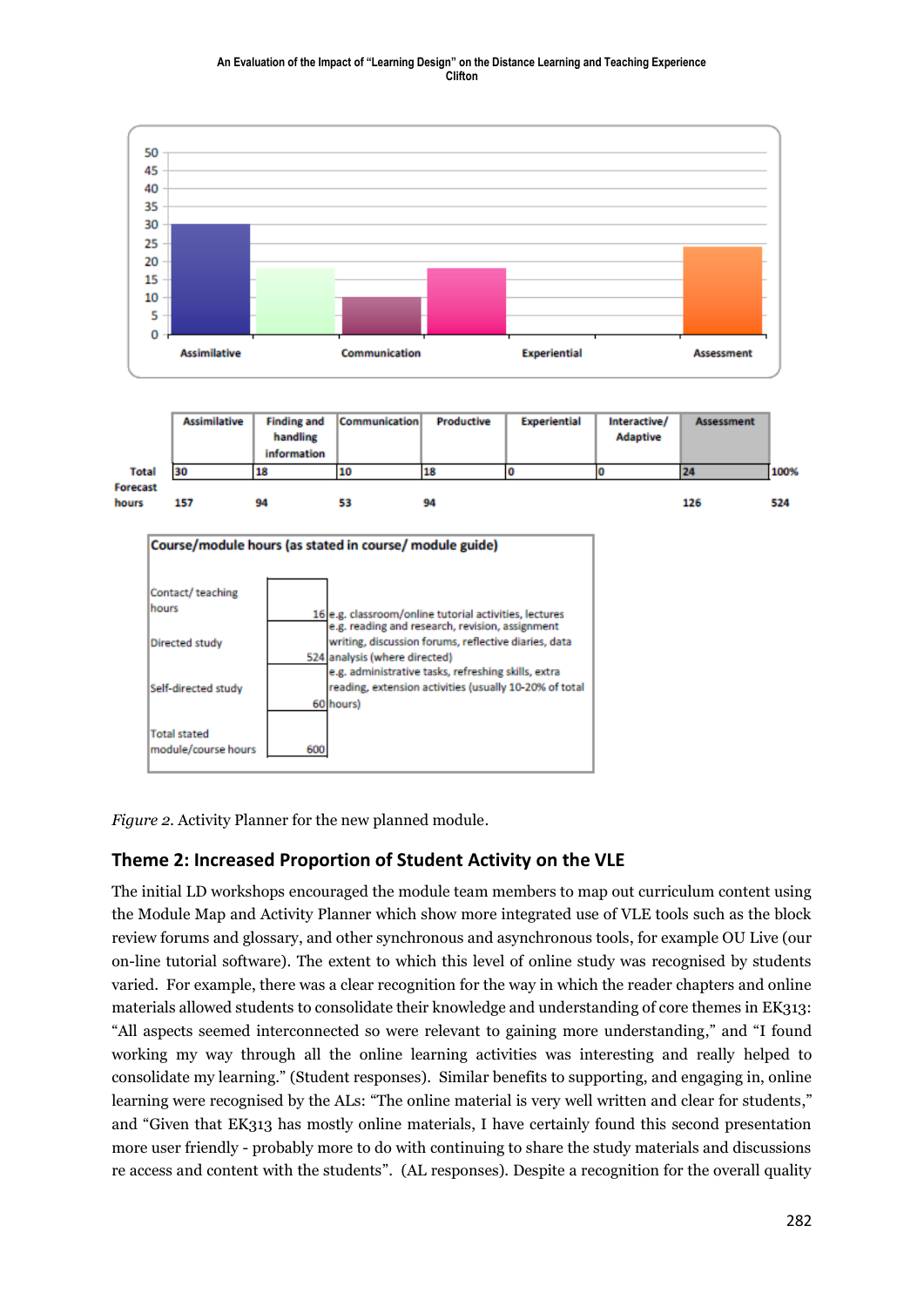of materials and the value of online delivery, the focus on online study was often unexpected for many students, as, up to that point, students had completed modules within previous qualification frameworks which relied heavily on a traditional printed format: "The fact that everything was on-line except one reader signalled a significant change for me, and took some getting used to." (Student response)

### **Theme 3: Increased Proportion of Active Student Learning**

Through the design workshops, the module team developed a very clear focus for improving active engagement through the development of the Activity Planner that emphasised students' active involvement in online discussion/review forums, analysing information, and dealing with real-life examples. However, this focus on active learning was not entirely translated into the module produced. For example, the original discussions and mapping of the module at the early LD workshops focussed on creativity and experiential learning, whereas the revised planner submitted towards the end of the production process suggested there were fewer contact hours and there had been a move back towards more assimilative types of activities.

One way to support *productive* activities in the Activity Planner was to promote student collaboration and communication through tutor group forum activities and "end of block" review fora. In essence, this was where students created something concrete online which could then receive feedback from the AL in order to feed into the preparation of their next assignment. However, the importance of jointly constructing forum threads were not realised by students and ALs. This aspect of the LD did not work as originally intended, despite the review fora having a strong pedagogic value for teaching and learning:

On line forums - lack of use by other students made participating in activities suggested in the modules frustrating. In the end I stopped using both the module and tutor group forums which was disappointing. (AL)

### **Theme 4: Integration of Student Digital Literacy Skills in the Module Design**

During the two initial LD workshops, the module team focussed heavily on designing online activities that supported students in acquiring a range of Level 6 academic skills including critical reviews, carrying out online literature searches, and synthesising research evidence. The module team members perceived that the LD activities enabled the module team to embed digital and information literacy into the existing module: "I think things like setting out the Module Map [...] has made us more aware of what the existing material was trying to do in terms of the different skills including Information Literacy" (Academic module team member).

The LD activities, however, also revealed the module teams concerns about their own lack of skills or experience in designing online activities and embedding these into the curriculum.For students, it was not the nature of online study specifically, but the development of study skills that caused some tensions. For example, feedback from ALs clearly recognised that acquiring these study skills represented a key challenge for many students, particularly those who struggled with basic reading and writing skills:

If students have not the time to study they won't do it and if they have not the basic skills required at level [6] (reading, writing, extracting the main points from a text) they will have difficulties with everything. (AL)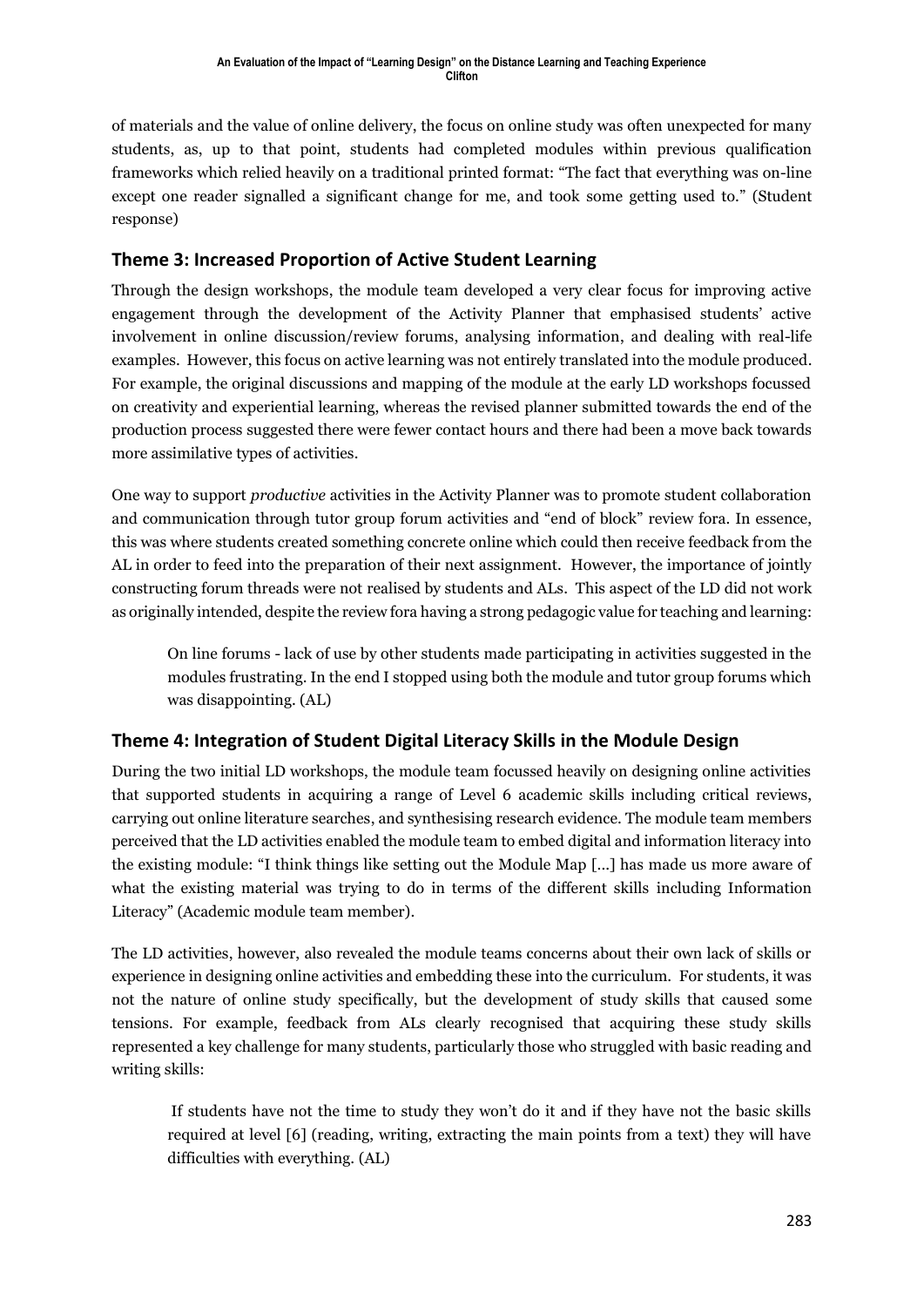### **Discussion**

The findings clearly demonstrate a disconnect between the successful process of incorporating LD into the design of the module (as seen in the interview data with module staff) and the actual learning and teaching experience of the module (as seen in the data from students and ALs). It appears, therefore, that although the module was built on strong pedagogical principles, including shifting from a transmission to a participatory model, the final product did not fully reflect the original design plan. Some of these innovative design features were not recognised or experienced by the ALs or students. This might be because the original design plan was not referred back sufficiently during production so the module delivery did not fully reflect the design plan as initially intended. In this sense, it is clear that the *actual* experience of LD on EK313 is somewhat at odds with the perspective that LD should be seen as a change process mechanism (Salmon et al., 2008; Anderson et al., 2008) as, for EK313, LD was not a continual process but a series of one-off events.

The LD process did not include a consideration of broader student information (e.g., Socio-economic status, educational background, prior study) which would have helped to focus the LD workshops onto who were the students who were going to study the module and, therefore, what their needs might be. As such, the process did not take into account some of the key social and contextual aspects of the student learning experience (Conole, 2013; Laurillard, 2002; Oliver et al., 2002). Similarly, the LD workshop did not consider the module within the context of all the different qualifications it contributed to. As a new module within relatively "old" qualification pathways, some of the more innovative aspects of teaching promoted by the LD process were at odds with some of the more "traditional" teaching methods that went on in the modules that students would have studied prior to EK313. Potentially, these early learning design workshops could start at a qualification rather than module level to ensure consistency in student learning journey across the entire qualification pathway.

ALs were involved in the critical reading of materials and a group of students were employed to test two units of materials. Crucially this input was accessed after the module had been designed and written, so these important stakeholders were not involved in the actual design of the module. The rationale for decisions made in relation to pedagogy and design were explored within the LD workshops were not sufficiently communicated to ALs and, therefore, an opportunity to benefit from some of the rich and professionally relevant feedback from ALs was missed. In this way, the relationship between the module's design, pedagogy, and the student and tutor experience were not fully explored or appreciated.

The LD process mapped learning design only. It did not sufficiently focus on the FHEQ level of the module and how and in what way the pedagogical design could have enabled students working at level 6. In this way, it could be argued that the LD practice methodology was not systematic enough in terms of module development (Beetham & Sharpe, 2007) and the related requirements of supporting the needs of students registered on different qualification pathways.

### **Conclusions**

This LD pilot has influenced the way that LD continues to be refined, developed, and implemented across the whole of the OU. As a result of recommendations made from the EK313 evaluation, the University has now moved to a process whereby the OULDI LD is compulsory for all new curriculum production. In addition, the new Technology Enhanced Learning (TEL) team work alongside the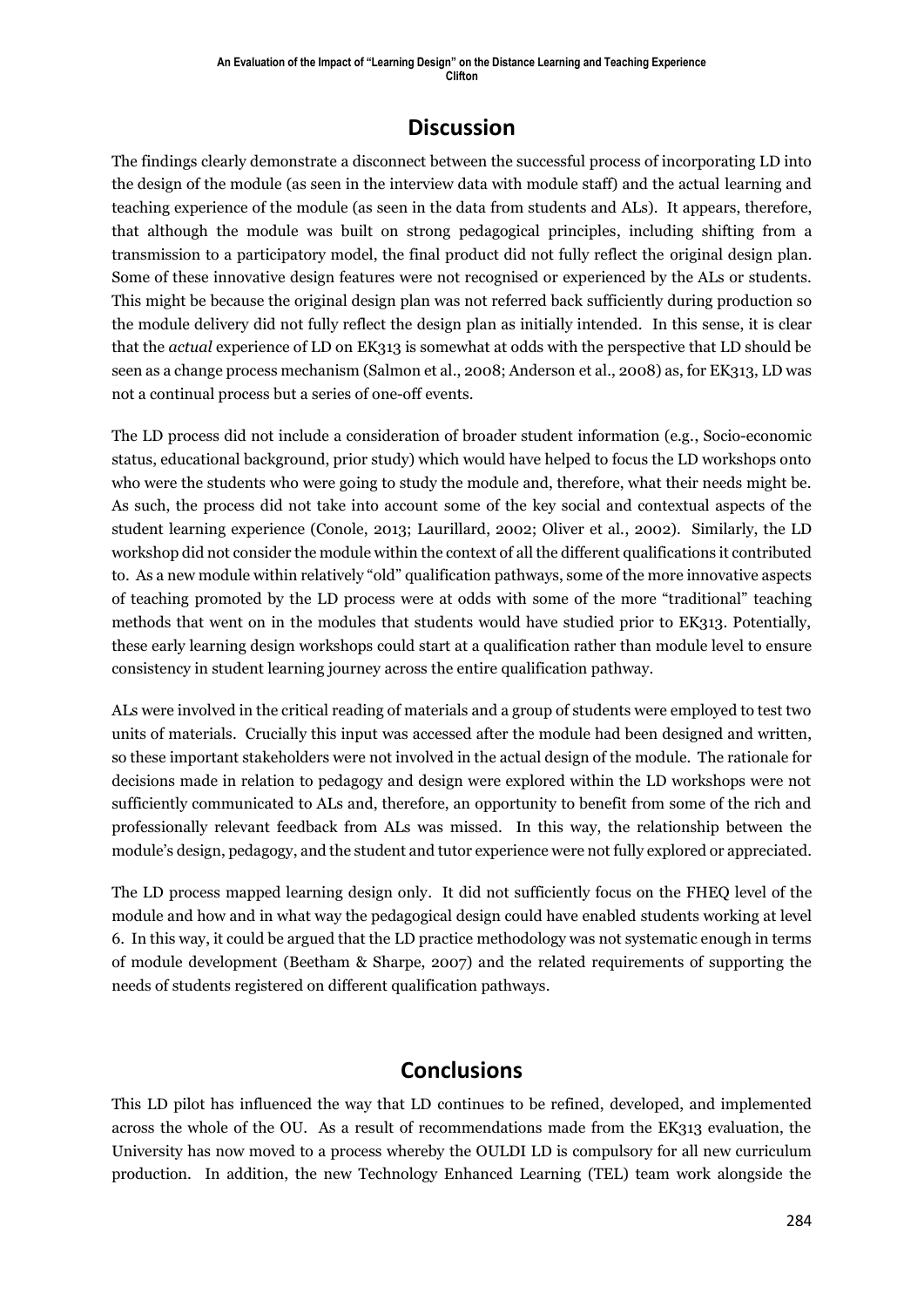academic team throughout production, not just at the start, in order to help the team to reflect on the nature and level of communicative activities adopted. This insures that the final curriculum *product* can be compared to its original intention, whilst maintaining flexibility to make changes to the product where it is felt that there is a strong pedagogical need to do so. In addition, the University is moving towards incorporating the student view within LD at a qualification level as part of its on-going student consultative work.

### **Acknowledgements**

The author gratefully acknowledges the contribution of Dr Lee Sheriston and Rebecca Galley in carrying out this project and writing this paper.

## References

- Anderson, I. Bullen, P. Alltree, J., & Thornton, H. (2008). CABLE: An approach to embedding blended learning in the curricula and across the institution. *Reflecting Education, 4*(1), pp 30–41.
- Beetham, H., & Sharpe, R. (2007). *Rethinking pedagogy for a digital age*. London: Routledge Falmer.
- Bonk, G., & Graham, C. (Eds.) (2006). *The handbook of blended learning: Global perspectives, local designs.* San Fransisco: Wiley.
- Britain, S. (2004). A review of learning design: Concept, specifications and tools. A report for the JISC E-learning Pedagogy Programme [Electronic document]. Retrieved from <https://staff.blog.ui.ac.id/harrybs/files/2008/10/learningdesigntoolsfinalreport.pdf>
- Conole, G. (2013). *Designing for learning in an open world*. New York: Springer.
- Conole, G., Dyke, M., Oliver, M., & Seale, J. (2004). Mapping pedagogy and tools for effective learning design. *Computers & Education, 43,* p. 17–33.
- Cross, S. Galley, R. Brasher, A., & Weller, M. (2012). OULDI-JISC project evaluation report: The impact of new curriculum design tools and approaches on institutional process and design cultures [Electronic document]. Retrieved from [http://www.open.ac.uk/blogs/OULDI/?page\\_id=113](http://www.open.ac.uk/blogs/OULDI/?page_id=113)
- Dalziel, J., Conole, G., Wills, S., Walker, S., Bennett, S. Dobozy, E., … Bower, M. (2013). *The larnaca declaration on learning design – 2013.* Retrieved from [www.larnacadeclaration.org](http://www.larnacadeclaration.org/)
- Dick, W., & Carey, L. (1996). *The systematic design of instruction* (4th ed.). New York, NY: Harper Collins.
- Engeström, Y. (2015). *Learning by expanding: An activity-theoretical approach to developmental research* (2nd ed). Cambridge, MA: Cambridge University Press.